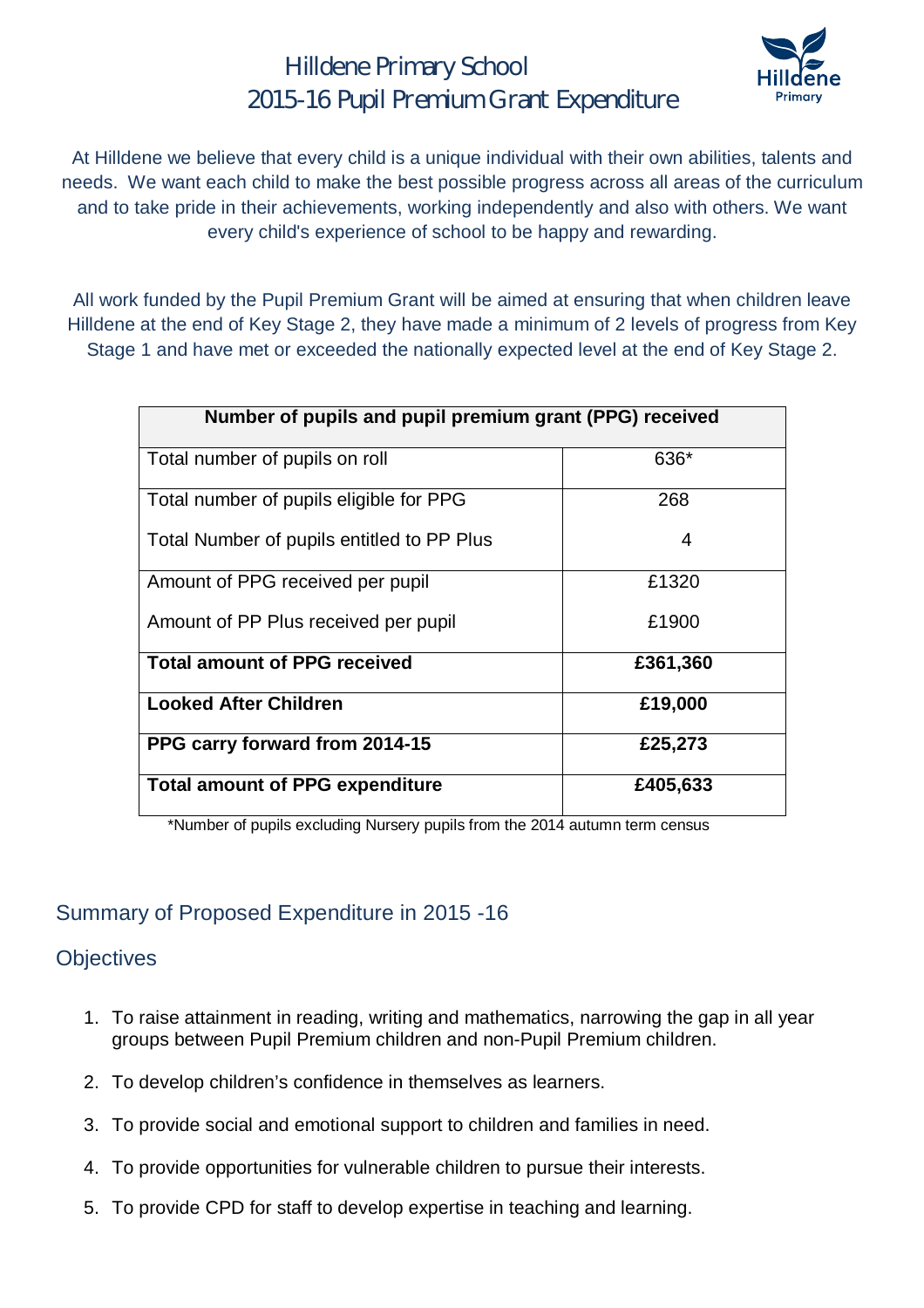# Hilldene Primary School 2015-16 Pupil Premium Grant Expenditure



### Summary of proposed expenditure:

| <b>Item/Project</b>                                                                                                                                                    | <b>Cost</b> | <b>Objective</b>                                                                                                                                                                          | % of Spend |
|------------------------------------------------------------------------------------------------------------------------------------------------------------------------|-------------|-------------------------------------------------------------------------------------------------------------------------------------------------------------------------------------------|------------|
| <b>Teaching</b><br>Additional teaching staff,<br>providing daily intervention in<br>Literacy, Mathematics and<br>Speech and Language<br>Development.                   |             | To raise attainment in<br>reading, writing and<br>mathematics to narrow the<br>gap between Pupil Premium<br>children and non-Pupil<br>Premium children.                                   |            |
| One to one/two tuition for<br>children in Y1-Y6                                                                                                                        | £191,563    | Children to develop<br>confidence in themselves as<br>learners.<br>To narrow the attainment<br>gap between Pupil Premium<br>children and non-Pupil<br>Premium children.                   | 47.2%      |
| <b>Curriculum Support Staff:</b><br><b>HSSW/LM</b><br><b>Attendance Officer</b><br><b>S&amp;L LSA</b><br><b>Library Assistant</b><br><b>LSAs</b>                       | £124,945    | To provide social and<br>emotional support to pupils<br>and their families.                                                                                                               | 30.8%      |
| <b>Curriculum Resources inc.</b><br><b>Resources for LAC:</b><br><b>Holiday clubs</b><br>Uniform<br><b>Opportunities for More Able</b><br><b>Attendance Incentives</b> | £27,300     | Provide opportunities for<br>children to attend holiday<br>clubs.<br><b>Extend learning</b><br>opportunities for More Able<br>children.<br>To improve attendance of<br>vulnerable pupils. | 6.7%       |
| <b>Curriculum services:</b><br><b>Express Yourself Drama</b><br>programme and dance club.                                                                              | £18,050     | All children to develop<br>confidence as learners.                                                                                                                                        | 4.4%       |
| <b>Staff development</b>                                                                                                                                               | £8,100      | To provide training<br>opportunities for staff to<br>develop expertise in<br>teaching and learning.                                                                                       | 2.%        |
| <b>Educational Visits/</b><br><b>Transport</b>                                                                                                                         | £14,140     | To provide opportunities for<br>pupils to enhance learning<br>outside of the classroom.                                                                                                   | 3.5%       |